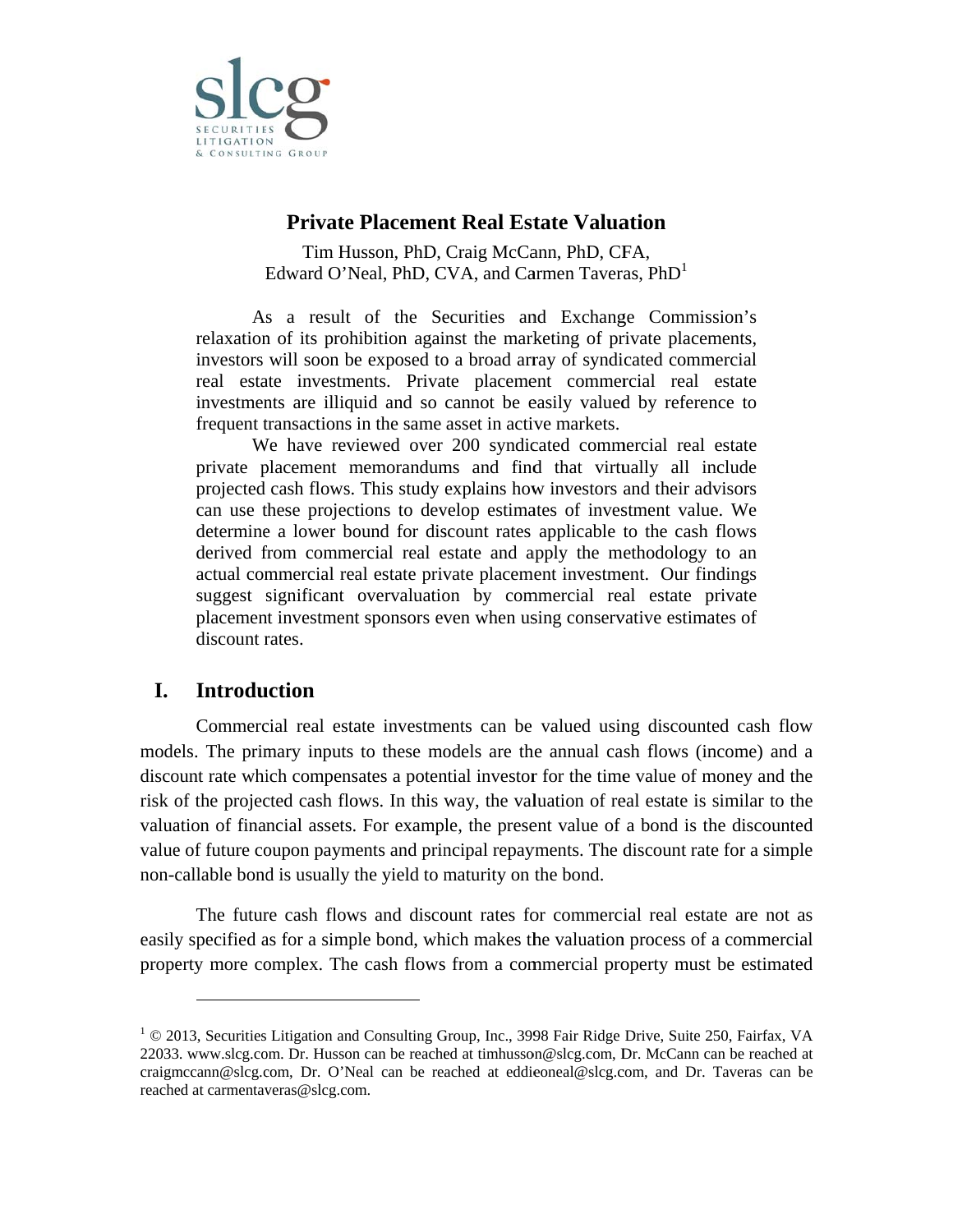taking into account such items as rental rates, vacancy rates, annual expenses for property improvement, and projected sales price of the property at a future date. Discount rates which compensate the investor for the riskiness of the cash flows must also be derived.

Although stocks, bonds and cash are often considered the three fundamental asset classes, the total market value of real estate is comparable to that of the stock market. As of year-end 2009, one industry group estimated the total market value of all commercial real estate to be \$11.5 trillion.<sup>2</sup> As of mid-2010, the total market capitalization of the Russell 3000 stock market index was \$12.6 trillion. Despite the size of the real estate market, both academics and practitioners have traditionally treated real estate as an alternative asset class. However, the data suggest that real estate investments are a large portion of many investors' portfolios.

Our methodology is generally applicable to investments that lay out projections for distributions to investors at the time of the sale of the securities. Delaware Statutory Trusts and Tenancy-in-Common are two types of syndicated investments in real estate properties which can be valued using our methodology. Other direct participation securities such as oil and gas interests, equipment leasing programs, tax credit programs, and other private placement real estate funds can also be valued with our framework or with slight modifications. In addition, it is a matter of time before new types of securities selling partial interests in speculative ventures emerge as a consequence of the Jumpstart Our Business Startups (JOBS) Act of 2012 crowdfunding statute which allows businesses to raise up to \$1 million per year from retail investors. Although the Securities and Exchange Commission has yet to issue regulations to put the JOBS Act's crowdfunding provision into effect, it is likely that the equity interests sold under this provision will be marketed with cash flow projections. The valuation of crowdfunded real estate investments would be a direct application of our framework.

Although the methodology we discuss is applicable generally to all types of direct commercial real estate investments, we illustrate the process of commercial real estate valuation by studying an investment known as a syndicated Tenancy-in-Common (TIC) interest. Broadly, a TIC is an undivided real estate investment which is owned jointly by two or more entities. We use a TIC investment as an example for two reasons. First, we have applied and tested our methodology on over 200 TIC private placement memorandums. Second, and more interestingly, it is our experience that TIC offering documents do not perform sound discounted cash flow analyses but rather derive a "cashon-cash" return which are not investment returns at all. When we apply discounted cash flow analyses we find that TICs are frequently overvalued at the offering by 20% to 30%

 $2$ See (Florance et. al 2010).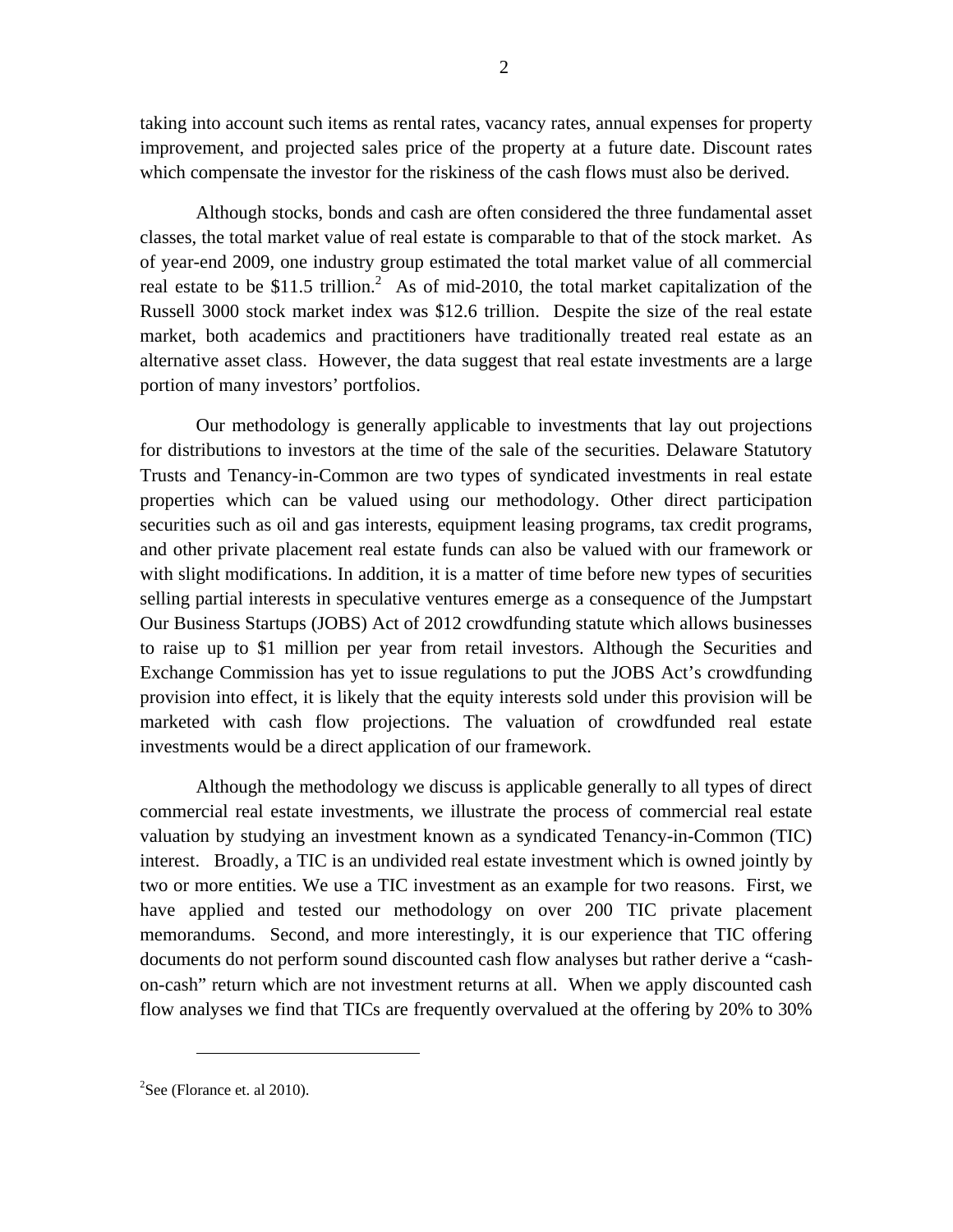even when using conservative estimates of discount rates. This overvaluation causes sizable investor losses immediately upon the purchase of a TIC property.

In the next section of this paper, we derive estimates of appropriate discount rates for commercial real estate investments using two different methodologies. In section III we provide some background on syndicated TICs and then present a valuation of a specific example. Section IV concludes.

### **II. Discount Rates for Real Estate Investments**

We present and discuss two methods for arriving at proper discount rates for commercial real estate interests. The first is a traditional CAPM model using betas calculated for publicly traded real estate investment trusts (REITs). The second method uses discount rates from survey data.

#### **a. CAPM Method**

In business valuations, discount rates can be often estimated using build-up methods that start with a risk-free rate of return and sequentially add risk premiums to compensate for various types of risk. Once all of the risk premiums have been included, the result is the discount rate to apply to future cash flows. One of the cornerstones of these build-up methods is the Capital Asset Pricing Model (CAPM). The CAPM specifies that the expected rate of return for investing in a company is a function of the risk-free rate and a company's systematic risk. Systematic risk is a company's exposure to movements in the broad market. When valuing private companies or businesses, valuators often begin with the CAPM and then add additional premiums to account for company size and company specific risks. The classic CAPM equation for a publicly traded stock is the ordinary least squares estimate of the formula:

$$
(R_i - R_f) = \alpha + \beta * (R_m - R_f) + \epsilon
$$
 Eq. 1

where:  $R_i$ =Historical return for publicly traded stock, i

- $R_f$ =Risk-free rate
- $\alpha$  = Regression constant
- $\beta$  = Estimated beta (also known as levered beta)
- $R_m$ =Historical return on market portfolio, m
- $\epsilon$ = Regression error term

The CAPM equation estimates the  $i<sup>th</sup>$  publicly traded stock's excess return over the risk-free rate as a function of the market portfolio's excess return over the risk-free rate. The market portfolio's excess return over the risk-free rate is also known as the equity risk premium. The  $\alpha$  coefficient is an estimate of stock i's excess return when the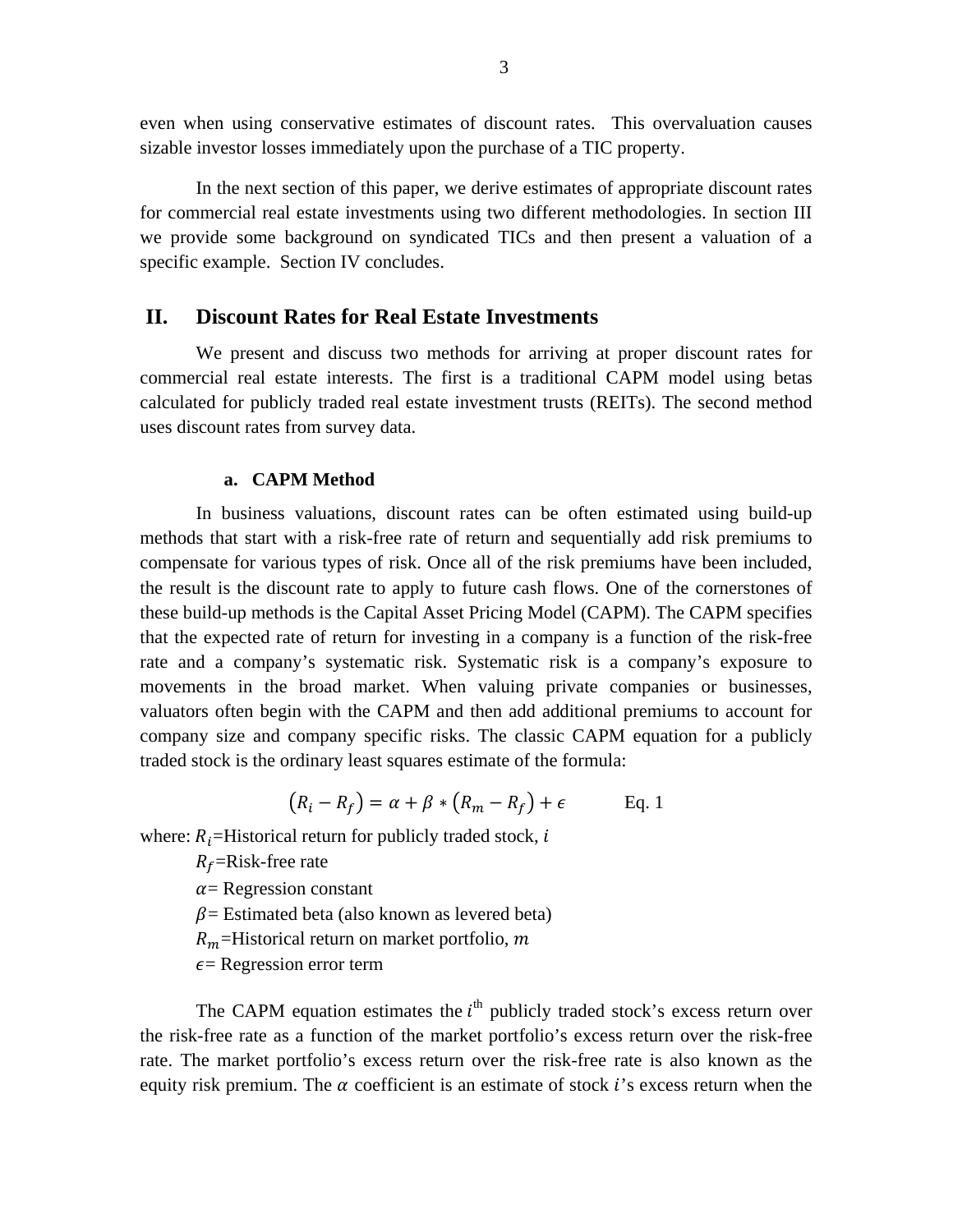equity risk premium is zero. The  $\beta$  coefficient is an estimate of the expected sensitivity of stock  $i$  to an excess return in the market portfolio, which is known as systematic risk.

For private companies, there are no historical series of periodic stock returns available to perform the regression analysis. When applying a CAPM model to a private company, the practice is to identify the industry in which the company operates and find publicly traded companies in the same industry. The estimated betas from the publicly traded companies are used as proxies for the beta of the private company. In the case of real estate interests, publicly traded real estate investment trusts (REITs) have easily collectable periodic stock returns.

REITs hold many properties and are categorized by their holdings (office, retail, storage, etc.). REITs can be used for targeted exposure to particular geographic regions or asset classes within the broader real estate market. REITs must comply with a variety of regulatory constraints in order to enjoy beneficial tax treatment. Most of a REIT's assets must be interests in real estate or in other REITs. REITs must earn almost all of their revenues from real estate investments and pay out almost all of their earnings to investors.

Our sample consists of the 133 equity REITs in the FTSE NAREIT Index on December 31, 2012. For each REIT, we gather monthly data on prices, market capitalization and debt-to-equity ratios from January 1, 2003 until December 31, 2012 from Bloomberg,  $LP<sup>3</sup>$  We exclude any REITs with zero or negative total book value of equity, as well as any REITs with missing monthly price data over the period.<sup>4</sup> The remaining sample consists of 80 REITs. We have an additional 20 REITs that began trading between January 1, 2003 and December 31, 2007. We retain these REITs for our subsequent analysis of the more recent five-year period.

Table 1 presents descriptive summary statistics for the 80 REITs for which we have monthly price data from 2003 to 2012. We first average the market capitalization and the debt-to-equity ratio for each REIT over the ten-year time period.<sup>5</sup> Table 1 reports summary statistics for each of the twelve equity REIT market categories as defined by FTSE NAREIT. Table 1 shows the average market capitalization, the simple average debt-to-equity ratio, and the market capitalization-weighted average debt-to-equity ratio. The REITs in our sample have a mean market capitalization of \$2.7 billion dollars and approximately twice as much debt as equity.

 $3$  Our price data was adjusted to reflect capital changes and all distributions. Hence, we are using total returns as opposed to price returns.

<sup>&</sup>lt;sup>4</sup> Altering our inclusion criteria to include REITs with at least 30 months of data does not alter our results in any significant way.

<sup>&</sup>lt;sup>5</sup> We use the market capitalization and debt-to-equity ratio as reported by Bloomberg, LP.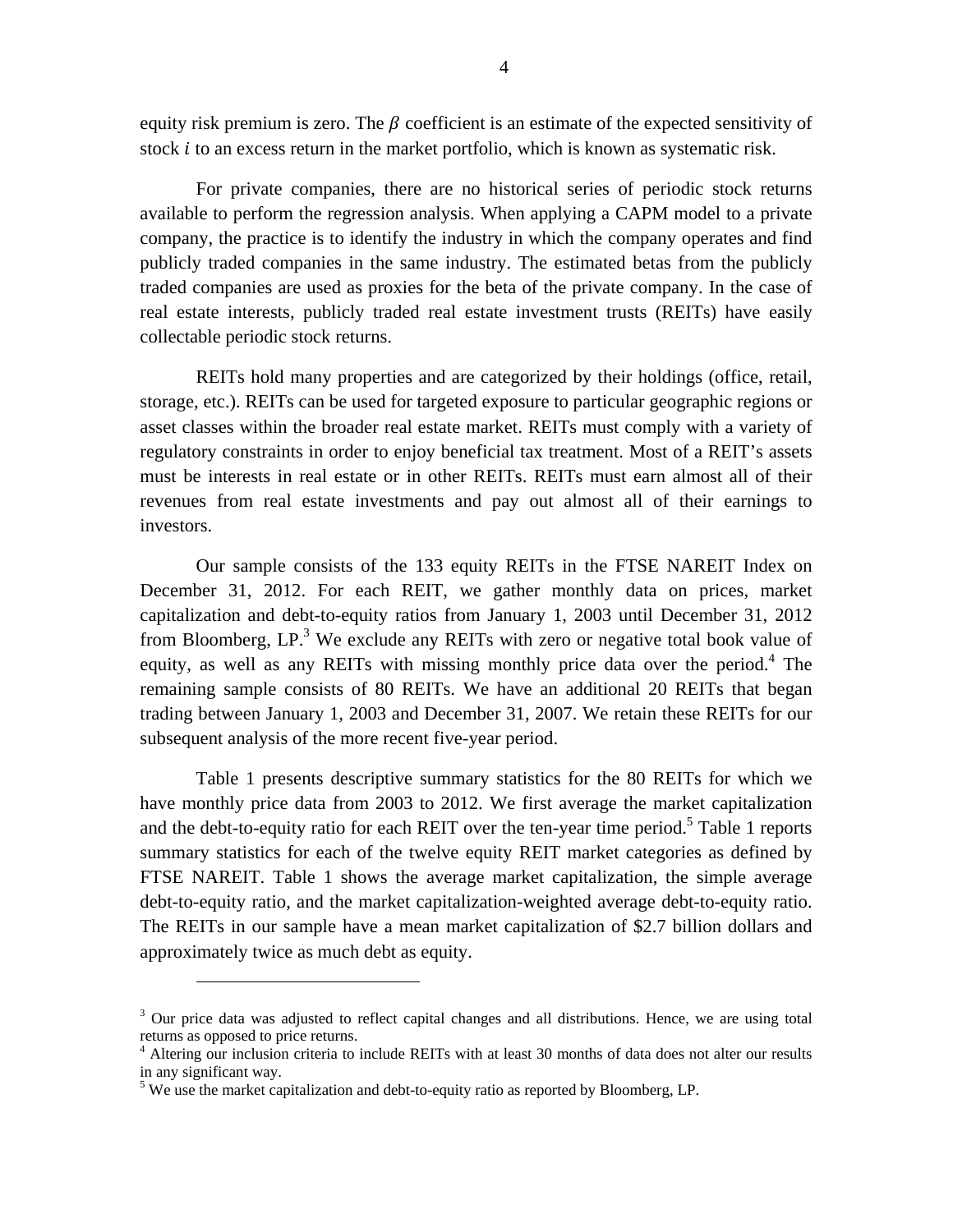|                           |    |                       | Simple       | Weighted     |
|---------------------------|----|-----------------------|--------------|--------------|
|                           |    |                       | average      | average      |
|                           |    | <b>Average Market</b> | debt-to-     | debt-to-     |
| <b>Market</b>             | N  | Capitalization        | equity ratio | equity ratio |
| Office                    | 10 | \$2,840,044,640       | 126.3%       | 202.4%       |
| <b>Industrial</b>         | 4  | \$2,025,647,460       | 126.4%       | 104.5%       |
| <b>Mixed</b>              | 3  | \$2,830,910,487       | 80.5%        | 101.9%       |
| <b>Shopping Centers</b>   | 15 | \$1,957,806,477       | 225.4%       | 191.5%       |
| <b>Regional Malls</b>     | 6  | \$6,530,727,803       | 399.9%       | 418.4%       |
| <b>Free Standing</b>      | 4  | \$1,303,763,516       | 64.5%        | 71.0%        |
| Apartments                | 10 | \$2,135,210,837       | 209.5%       | 196.8%       |
| <b>Manufactured Homes</b> | 2  | \$754,715,024         | 581.2%       | 954.1%       |
| <b>Diversified</b>        | 9  | \$2,169,364,666       | 119.3%       | 123.5%       |
| Lodging/Resorts           | 6  | \$2,208,993,547       | 133.7%       | 124.9%       |
| Self Storage              | 1  | \$13,687,316,532      | 5.8%         | 5.8%         |
| <b>Health Care</b>        | 10 | \$2,622,709,591       | 135.1%       | 225.5%       |
|                           | 80 | \$2,678,955,998       | 181.7%       | 202.4%       |

**Table 1:** Publicly traded REIT database: (January 2003 to December 2012)

We estimate the beta for each of the REITs in our sample with an ordinary least squares regression on monthly return data for the entire ten-year period and for two fiveyear subsample periods: 2003-2007 and 2008-2012. We run the regression analysis of each REIT's excess returns against the S&P 500's excess returns. We use the returns of the one-month US Treasury bill as the risk-free rate.<sup>6</sup> For the entire ten-year period and for each sub-period, we estimate the betas for all REITs.

The betas estimated by our regressions are levered betas.  $\frac{7}{1}$  They reflect the riskiness of the equity of the REITs which is a function of both the underlying REIT investments and the amount of leverage the REIT uses. Higher levels of debt in the capital structure of the REIT lead to higher betas, all else being equal. Since our goal is to apply the betas we find to investments in commercial real estate with varying amounts of leverage, we deleverage the beta using each REIT's average debt-to-equity ratio. We calculate the unlevered (pure equity) betas using the formula:<sup>8</sup>

<sup>&</sup>lt;sup>6</sup> Our results are qualitatively unchanged if we use 1-month LIBOR or longer term Treasury securities for the risk-free rate.

<sup>&</sup>lt;sup>7</sup> See (Connors and Jackman 2000) and (Corgel and Djoganopoulos 2000) for other examples of using the CAPM to estimate betas for REITs.

 $8$  This is the widely used Hamada formula for deleveraging beta, using a 0% tax rate because REITs do not pay entity tax.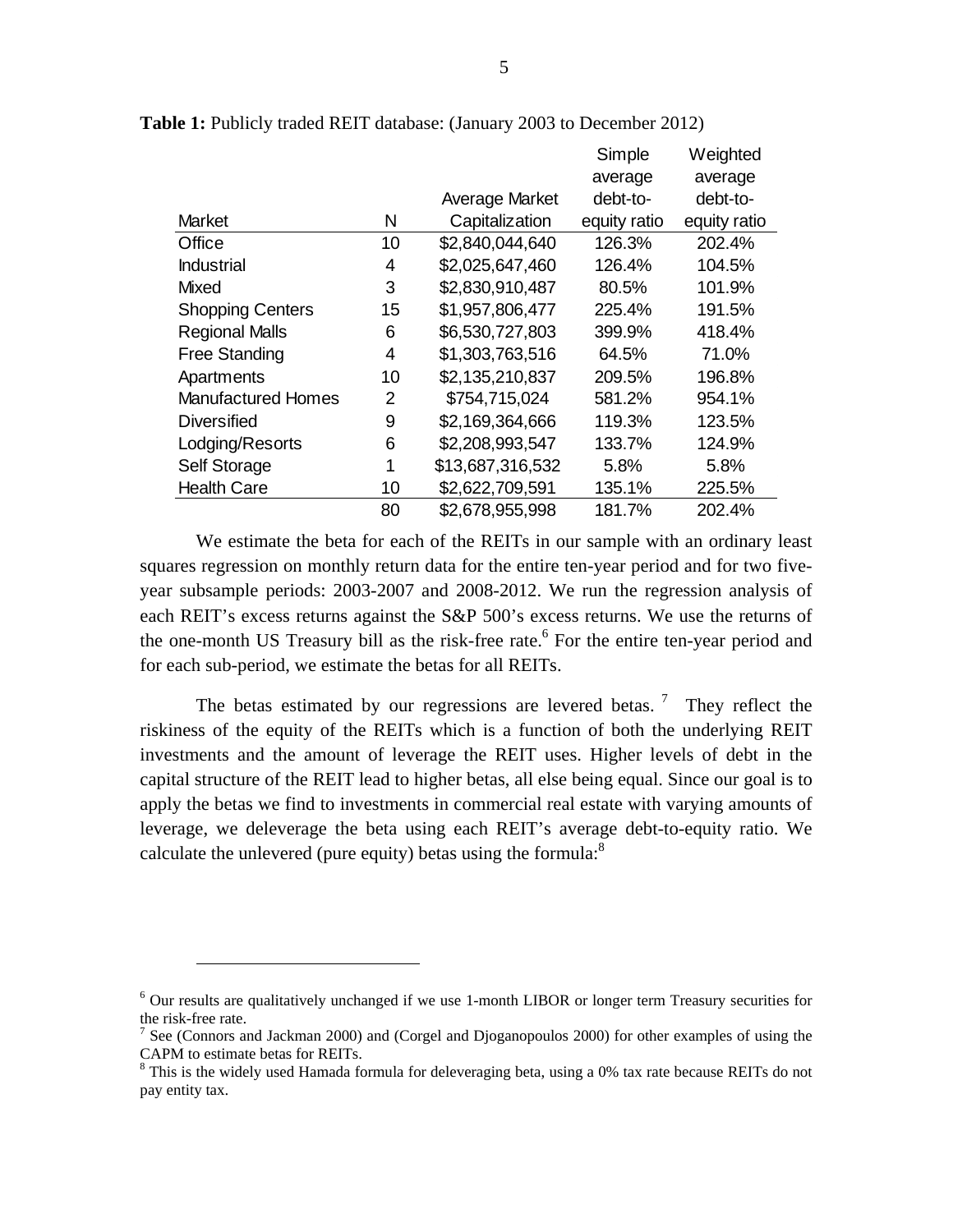Unlevered beta = Levered beta 
$$
\frac{1}{1 + \frac{Debt}{Equity}}
$$
 Eq. 2

Table 2 summarizes our regression results for the equity REIT beta estimation. We show the results for the entire ten-year period and for the two alternative five-year subsamples. We show the simple and weighted averages as well as the median, high, low, and standard deviation for the levered and unlevered betas. We calculate the betas for five REIT indexes and present them in the table as well.

|                           |              | 2003 - 2012                 | 2003 - 2007  |                | 2008 - 2012  |                |  |
|---------------------------|--------------|-----------------------------|--------------|----------------|--------------|----------------|--|
|                           |              | Levered Beta Unlevered Beta | Levered Beta | Unlevered Beta | Levered Beta | Unlevered Beta |  |
| Panel A. Individual REITs |              |                             |              |                |              |                |  |
| Unweighted Mean           | 1.40         | 0.58                        | 1.10         | 0.46           | 1.52         | 0.64           |  |
| Weighted Mean             | 1.49         | 0.59                        | 1.10         | 0.46           | 1.54         | 0.64           |  |
| Median                    | 1.24         | 0.57                        | 1.03         | 0.44           |              | 0.63           |  |
| High                      | 3.30         | 1.43                        | 6.53         | 1.10           | 3.65         | 1.64           |  |
| Low                       | 0.45         | 0.07                        | $-0.14$      | $-0.08$        | 0.41         | 0.09           |  |
| <b>Standard Deviation</b> | 0.58         | 0.25                        | 0.70         | 0.24           | 0.68         | 0.28           |  |
| N                         | 80           | 80                          | 78           | 78             | 100          | 100            |  |
|                           | Levered Beta |                             | Levered Beta |                | Levered Beta |                |  |
| Panel B. REIT Indexes     |              |                             |              |                |              |                |  |
| RMZ Index                 |              |                             |              |                | 1.44         |                |  |
| RMS G Index               |              |                             | 1.05         |                | 1.44         |                |  |
| RMS N Index               |              |                             |              |                | 1.44         |                |  |
| <b>REIT</b> Index         | 1.34         |                             | 1.05         |                | 1.42         |                |  |
| <b>FNERTR Index</b>       | 1.34         |                             | 1.06         |                | 1.43         |                |  |

### **Table 2:** Equity REIT beta estimation<sup>9</sup>

The simple average levered beta for the entire ten-year period is 1.4. The average levered beta weighted by the market capitalization in the period is slightly higher, which means that REITs with higher market capitalization typically have higher betas. Panel A in Table 2 shows the median, highest and lowest value for beta, as well as the standard deviation and the number of REITs analyzed. Panel B shows the levered beta for several REIT indexes. The average levered beta using data on the individual REITs shown in Panel A is close to the estimated beta using the REIT indexes in Panel B.

REITs focused in different real estate markets may be more or less sensitive to changes in the market portfolio. Table 3 shows the mean and standard deviation of the unlevered betas by real estate market and for each of the time periods considered. For most of the real estate markets, the computed unlevered betas are not statistically different from the average unlevered beta for the entire population of REITs.<sup>10</sup> However,

<sup>10</sup> We use the standard z-score test to assess statistical significance. The test statistic is  $z = \frac{\overline{x} - \mu}{\sigma/\sqrt{n}}$ , where  $\overline{X}$ 

 $9$  Our sample size drops from 80 REITs for the 10-year period to 78 REITs in the 2003-2007 sub-period because there is no data on the debt-to-equity ratio for Sabra Healthcare REIT and Prologis Inc. for the earlier time period.

and *n* are the simple average unlevered beta and sample size for the market sample, and  $\mu$  and  $\sigma$  are the mean and standard deviation for the population of publicly traded REITs.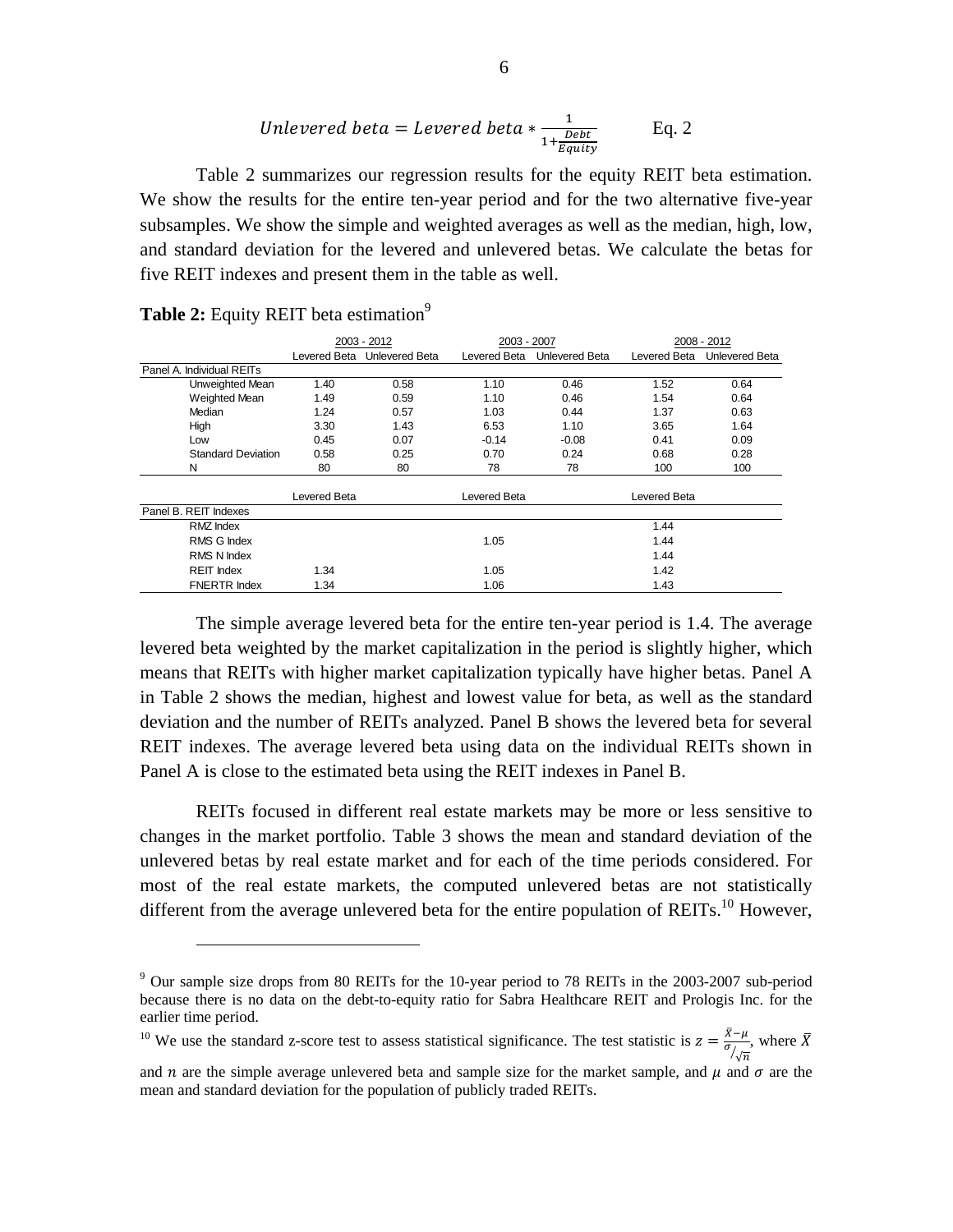REITs in the "Manufactured Homes" and in the "Lodging/Resorts" categories have an average unlevered beta that is statistically different from the all markets average for the 2003-2012 period. While the "Manufactured Homes" REITs are less sensitive than average to excess returns in the market portfolio, the "Lodging/Resorts" REITs are more sensitive than average to excess returns in the market portfolio.

|                           | 2003 - 2012 |           |          | 2003 - 2007 | 2008 - 2012 |           |  |
|---------------------------|-------------|-----------|----------|-------------|-------------|-----------|--|
|                           | Standard    |           | Standard |             |             | Standard  |  |
| Market                    | Mean        | Deviation | Mean     | Deviation   | Mean        | Deviation |  |
| Office                    | 0.67        | 0.20      | 0.48     | 0.09        | 0.73        | 0.22      |  |
| Industrial                | 0.62        | 0.32      | 0.31     | 0.15        | 0.70        | 0.34      |  |
| Mixed                     | 0.73        | 0.13      | 0.63     | 0.31        | 0.61        | 0.22      |  |
| <b>Shopping Center</b>    | 0.50        | 0.23      | $0.34*$  | 0.18        | 0.58        | 0.25      |  |
| <b>Regional Malls</b>     | 0.54        | 0.22      | 0.32     | 0.08        | 0.55        | 0.26      |  |
| Free Standing             | 0.59        | 0.15      | 0.68     | 0.23        | 0.57        | 0.15      |  |
| Apartments                | 0.44        | 0.17      | 0.37     | 0.09        | 0.49        | 0.21      |  |
| <b>Manufactured Homes</b> | $0.23*$     | 0.23      | 0.16     | 0.13        | 0.25        | 0.23      |  |
| <b>Diversified</b>        | 0.60        | 0.23      | 0.42     | 0.23        | 0.59        | 0.25      |  |
| Lodging/Resorts           | $0.93*$     | 0.32      | 0.52     | 0.20        | $1.01*$     | 0.34      |  |
| Self Storage              | 0.84        | N/A       | 0.91     | N/A         | 0.75        | 0.15      |  |
| <b>Health Care</b>        | 0.55        | 0.18      | $0.75*$  | 0.31        | 0.56        | 0.17      |  |
| All Markets Average       | 0.58        | 0.25      | 0.46     | 0.24        | 0.64        | 0.28      |  |

**Table 3:** Unlevered betas by market

 $\overline{a}$ 

Notes: An asterisk indicates that the mean for the market is statistically different from the All Markets Average at the 5% level.

There was only one REIT in the Self-Storage category during 2003-2007 (no standard deviation for the subperiod and the ten-year period).

To calculate the discount rate for a commercial real estate investment we can use the average unlevered beta for publicly traded REITs and the debt-to-equity ratio of our targeted real estate investment to find its levered beta using the formula:

$$
Levered beta = Unlevered beta * \left(1 + \frac{debt}{equity}\right)
$$
 Eq. 3

The target real estate investment's levered beta can then be used as an input for the investment's cost of equity which is the risk-free interest rate plus the levered beta multiplied by the equity risk premium:

4 .Eq ݉11ݑ݁݉݅ݎܲ ݇ݏܴ݅ ݕݐ݅ݑݍܧ ∗ ܽݐ݁ܤ ݁݀ݎ݁ݒ݁ܮ ݁ݐܴܽ ݁݁ݎ݂ ݇ݏܴ݅ ൌ ݕݐ݅ݑݍܧ ݂ ݐݏܥ

 $11$  This formula is generally applicable to discounting any investment's future cash flows and can be found in most introductory corporate finance or investments textbook. See (Pratt and Grabowski 2010). The formula is also applicable to discounting cash flows from real estate investments (Corgel and Djoganopoulos 2000; Damodaran 2002; Gyourko and Nelling 1996).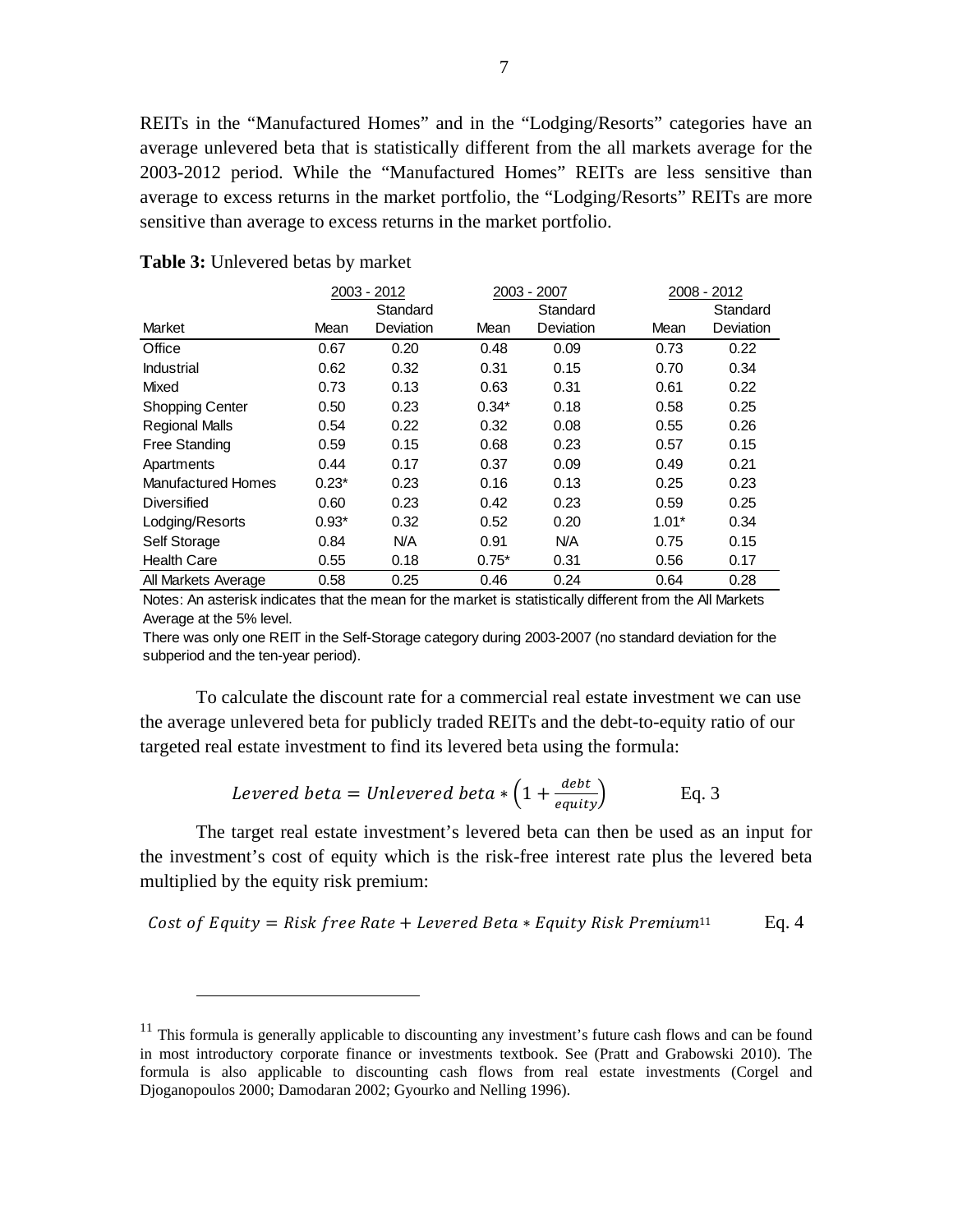To illustrate our application of real estate discount rates to projected cash flows, we can take a brief look ahead at the syndicated TIC that we present in section III of the paper. The commercial real estate consists of two office buildings located in downtown Boston purchased by a trust in early 2007 for \$29.6 million. The trust then sold equity interests to investors.<sup>12</sup> Upfront fees and reserves held back by the sponsor brought the property's fully loaded price to \$34.4 million. The real estate was financed with a \$23.1 million 8-year interest-only mortgage and an equity offering of \$11.4 million. Hence, the debt-to-equity ratio of the syndicated real estate was  $203\%$ <sup>13</sup>. Since the unlevered beta for the "Office" market is not statistically different from the all markets average we use the average unlevered beta for the 2003-2007 time period (0.46). Substituting the average unlevered beta and the target debt-to-equity ratio in Eq. 3, we obtain a levered beta of 1.39 for this investment. We use a 4.66% risk-free rate from the 2007 total return on US Treasury Bills and a 6% equity premium.<sup>14</sup> Substituting into Eq. 4 we arrive at a cost of equity or discount rate of 13.02% for our example real estate investment.

#### **b. Discount Rates from Survey Data**

<u>.</u>

Discount rates can also be obtained from survey data. Integra Realty Resources (IRR) produces periodic reports on real estate trends. Their annual and quarterly *Viewpoint* reports include average discount rates for Class A real estate properties obtained from over  $40,000$  appraisals each year.<sup>15</sup> The discount rates are provided for several market types and over fifty metropolitan areas across the United States.

The discount rates in the IRR publications are unlevered cost of equity rates. The unlevered cost of equity is:

Unlevered Cost of Equity  $=$ Risk free Rate + Unlevered Beta \* Equity Risk Premium Eq. 5

The unlevered cost of equity rates in the IRR publications need to be re-levered to obtain the appropriate rate at which to discount the equity investors' future cash flows. Using the risk-free rate and the equity risk premium discussed above, and using the

<sup>&</sup>lt;sup>12</sup> We have roughly based our example on a real-life TIC deal but have slightly changed some of the details to make our illustration clearer.

<sup>&</sup>lt;sup>13</sup> Because this property was purchased with an interest-only mortgage, the leverage in the deal is constant throughout the holding period. A standard mortgage with periodic principal payments would gradually reduce the leverage in the deal, affecting the annual cash flows' discount rate.

<sup>&</sup>lt;sup>14</sup> The risk-free rate is from (Ibbotson 2011, 203; Pratt and Grabowski 2010, 135-142), the equity risk premium is from (Pratt and Grabowski 2010, 148-151).

<sup>15</sup> See Integra Realty Resources publications available at http://www.irr.com/Publication-PublicationList/Index.htm.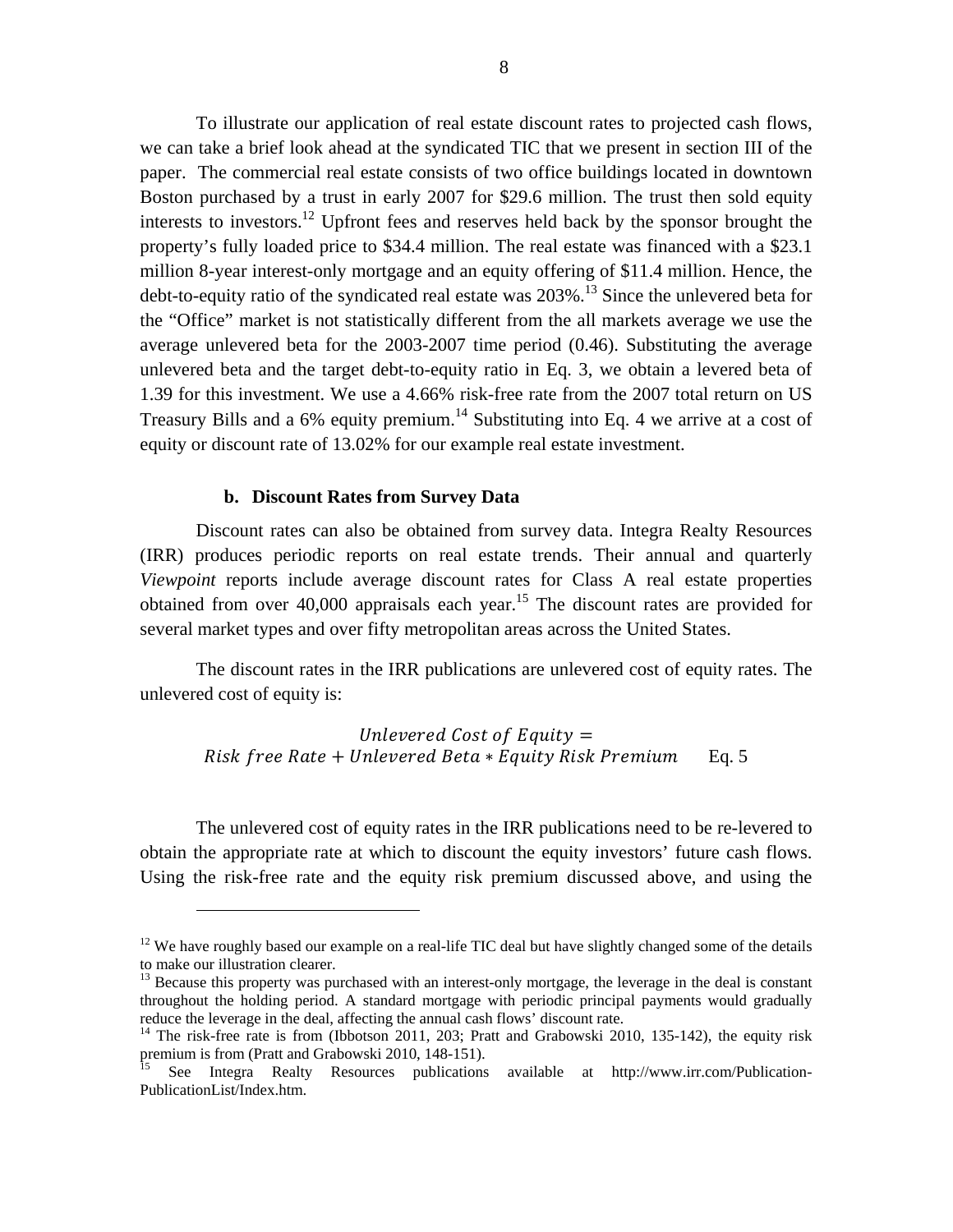unlevered cost of equity from the IRR publications, the unlevered beta can be calculated from Eq. 5. Then, we can compute the levered beta using Eq. 3. Finally, we can use Eq. 4 to compute the (levered) cost of equity.

Returning to our example real estate investment, the unlevered discount rate for office buildings located in Boston's central business district was 7.5% according to the 2007 *Viewpoint*. Obtaining the implied unlevered beta as explained above and releveraging with the target TIC's debt-to-equity ratio we arrive at a cost of equity of 13.26%.

# **III. Valuation Methodology Applied to a TIC**

### **a. What are Syndicated TICs?**

<u>.</u>

A TIC is a real estate investment which is owned jointly by two or more entities. The real estate is undivided, meaning that no particular tract of the land or building on the land can be identified as belonging to a particular entity. Historically, TIC interests were generated primarily through family gifting or estate planning where the real estate in question was inherited by multiple family members or family trusts. TIC interests can lead to significant control issues since decisions on the use of the real estate typically must be agreed to by each of the co-owners. These control issues can in turn lead to investment illiquidity if one of the co-owners wishes to sell his or her interest.<sup>16</sup>

Syndicated (or pooled private) TICs are private placement real estate investments that are specifically packaged and sold by sponsors as undivided real estate interests. These syndicated TICs are almost invariably purchased for the purpose of a 1031 exchange.<sup>17</sup> Tax code rule 1031 allows investors to defer taxes on a realized gain from the sale of a property if it is exchanged for a like-kind property within a short time period. TIC sponsors allow investors to match the value of a sold property with a replacement property by selling undivided interests in a larger property which can be purchased individually or in combination. TIC issuance increased dramatically after 2002, when the IRS adopted Rev. Proc. 2002-22 "clarifying when acquisition of a tenant-in-common interest in real estate qualifies as replacement real estate under Section 1031." The total amount of equity invested in TICs increased from \$167 million in 2001 to \$3.7 billion in 2006. After 2007, many TICs stopped paying distributions to equity investors. It was not uncommon for non-performing TICs to undergo loan refinancing, effectively wiping out the value of the equity interests. What is perhaps most puzzling about the TIC industry is

<sup>&</sup>lt;sup>16</sup> For more on TICs see (Borden 2009, Borden and Wyatt 2004, Cuff 2002, Lopez 2007, Pederson 2005, Rich 2010, Updike 2007, and Whitman 2007).

<sup>&</sup>lt;sup>17</sup> For a discussion of the economics of tax deferred real estate exchanges see (Ling and Petrova 2008).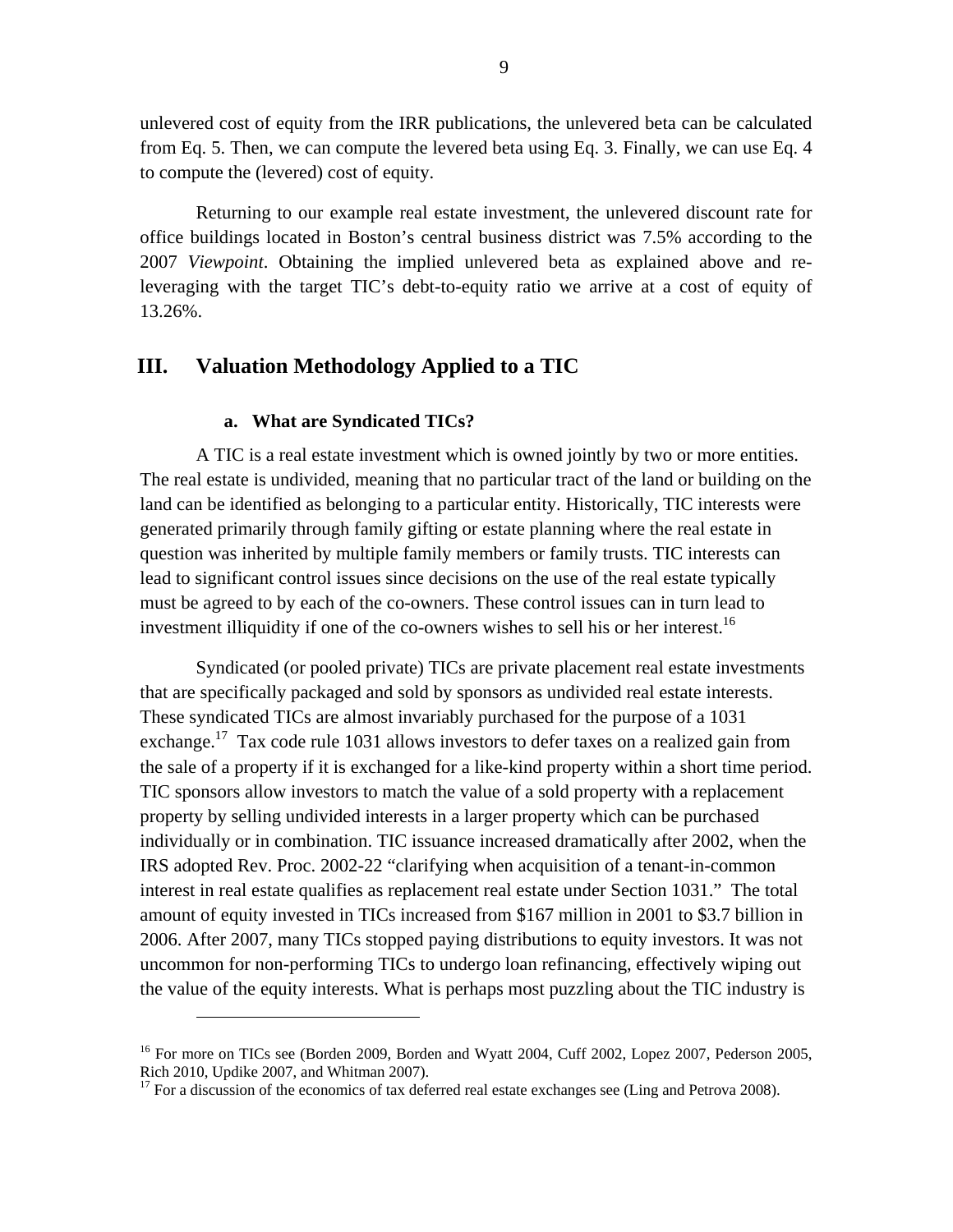that in our experience a basic discounted cash flow valuation could have shown that investors were frequently losing 20 to 30% of their investment at the time of sale, even under the cash flow assumptions developed by the TIC sponsors.

Sponsors who offer TIC investments develop complex projections of future cash flows available from a purchase of a TIC investment. These projections are contained in the private placement memorandums that are circulated to potential investors. These documents are not typically publicly available, but represent the primary means by which to judge whether a particular TIC investment is fairly valued. In addition to whether the price of the TIC interest is supported by future cash flow projections, investors also must weigh the tax benefit from a 1031 exchange against the expenses charged by the sponsor in the sales and marketing process.

Investors may use the projected cash flows in a TIC's offering documents to obtain a first estimate of the discounted value (or present value) of the TIC interest. Investors should note that the projected cash flows in the offering documents are based on a myriad of speculative assumptions about the profitability of the property and investors should be wary of the agency problems inherent in sponsor projections of property cash flows. Sponsors earn fees off the syndication of the property which may induce optimistic or unrealistic forecasts of property profitability. However, for the purposes of our illustration, we take at face value the financial projections in the offering documents of the syndicated real estate investment.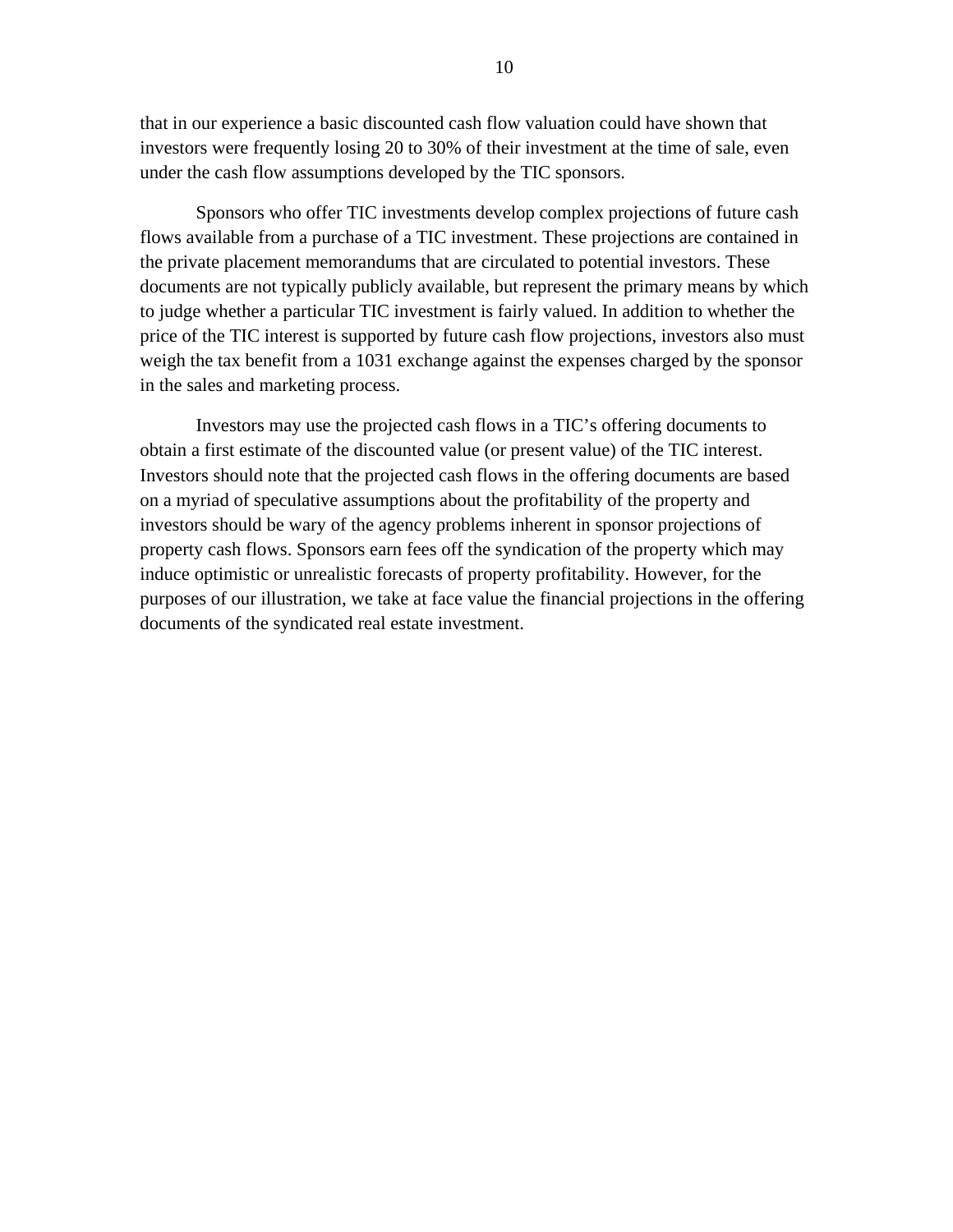### **b. Base Case Projections and Valuation**

Table 4 in the appendix presents the projected cash flows from our example.<sup>18</sup> Table 4's Panel A lists the features and assumptions that are typically included in a TIC's private placement memorandum. In our example, the property has \$2.3 million in base rent in the first year, increasing by 5% every year.<sup>19</sup> The vacancy rate is 5%. The first year expenses are \$345,000 and expenses grow at a rate of 4% per year.<sup>20</sup> The interest rate on the mortgage is 6%. The sale of the property is assumed to occur in eight years at a capitalization ('cap') rate of 8% and will incur 5% in broker fees.

Expenses are subtracted from gross revenue to yield net operating income (NOI). Expenses include ongoing costs related to the property, such as landscaping, lighting and heating, and may be reimbursed to some degree by tenants. Principal and interest payments on the mortgage are subtracted from NOI and any transfers from the reserve accounts are added to determine the cash distributions to investors. Cash distributions to investors are divided by the total amount of investors' contributed capital to determine "cash-on-cash" returns, a term that is widely used in the offering documents.<sup>21</sup>

Syndicated real estate sponsors typically project the sale price for the property held in the TIC based on a cap rate (8% in our example) and the NOI of the following year after the end of the holding period (\$2.8 million in our example), and calculate the resulting cash flows to investors at that time (\$34.4 million in our example). The sum of annual cash flows plus the final net proceeds from the property sale equal the total cash flows to investors (\$17.4 million in our example). Subtracting the investor's contributed capital (\$11.4 million in our example) from the total cash flows to investors, we arrive at the equity interest's undiscounted net value (\$6.0 million).

Using a discount rate of 13.02% obtained from the CAPM method explained above and discounting the projected annual cash flows and the property sale proceeds, we

<sup>&</sup>lt;sup>18</sup> For an expanded discussion of data analysis and techniques for real estate investments see (Brown 2012). <sup>19</sup> This is a simplifying assumption. Annual market rent increases are not typically reflected immediately in rental revenues, as they can only be realized when current lease contracts expire. Sponsors calculate base rental income from current lease terms and expirations by making assumptions about when current leases will expire and require re-leasing. Some sponsors calculate this turnover vacancy explicitly and subtract it from base rental income to calculate gross revenue. Another approach, sometimes used in addition to turnover vacancy, is to assume a general vacancy as a fixed percentage of rental income.

 $20$  Expenses as modeled here are different than the explicit modeling of operating expenses that sometime appear in sponsor's projections. Our expenses are effectively operating, leasing, or tenant improvement costs that are net of tenant reimbursements but are eligible to be paid by drawing from reserves.

<sup>&</sup>lt;sup>21</sup> "Cash-on-cash" returns are not really investment returns since these distributions typically include a return of the investors' capital in the form of reserve releases, at least in the early ears of the cash flow projections.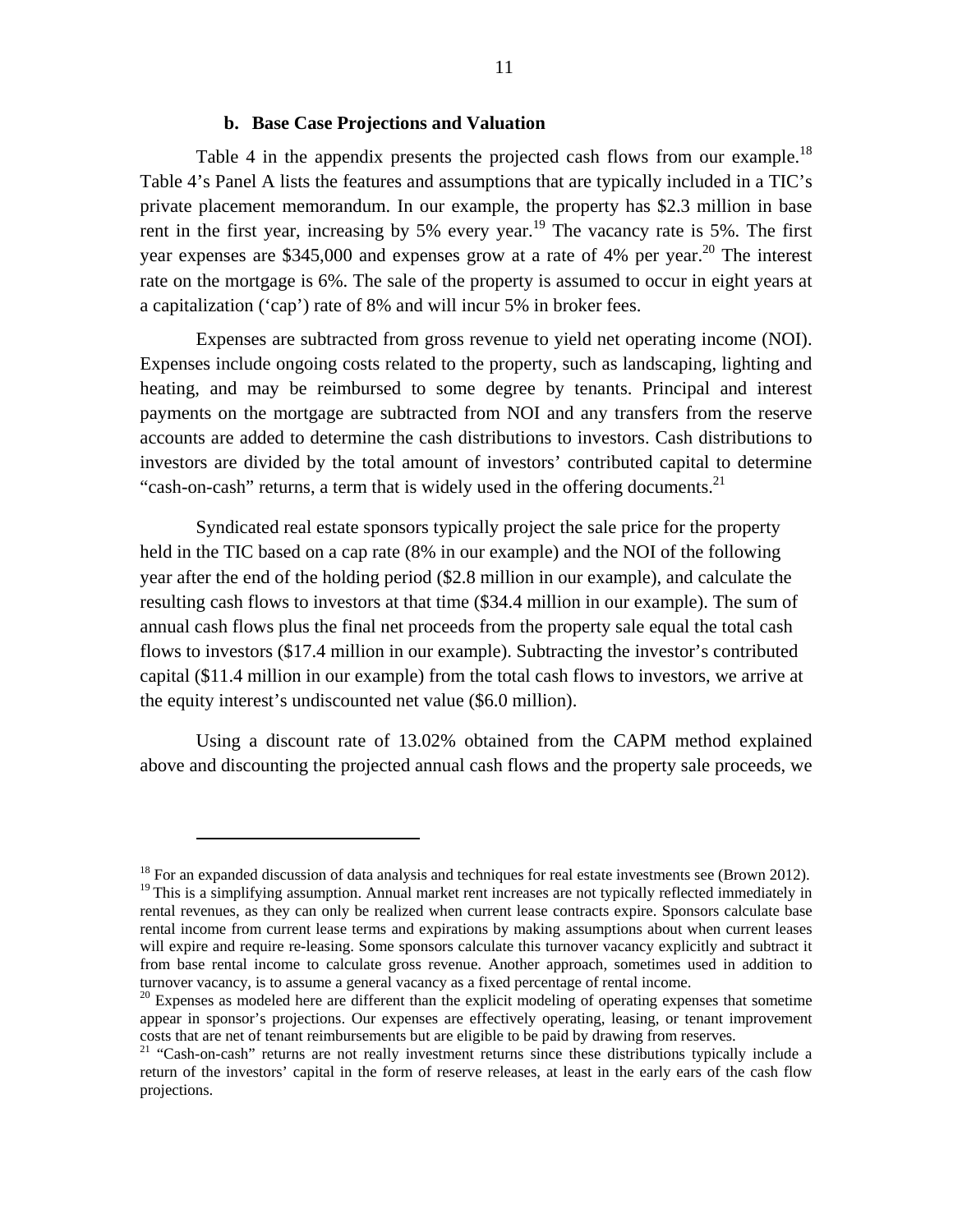arrive at a discounted value of \$8.3 million.<sup>22</sup> Subtracting the investor's contributed capital (\$11.4 million in our example) from the discounted value of the cash flows to investors we arrive at a net present value (or present value) of  $-$ \$3.1 million.<sup>23</sup>

#### c. Sensitivity to Assumptions

Assumed vacancy rates, rent growth rates, expense growth rates, and cap rates critically determine the projected cash flows to investors. Assumed vacancy and rent growth rates determine gross revenue projections. In turn, gross revenue and assumed expenses determine the NOI projections. Sponsors calculate an expected sale price by projecting NOI the year after the sale and then assuming that the market value of the property will equal 1 divided by an assumed cap rate multiplied by the projected NOI:

$$
Sale\ price = \frac{1}{cap\ rate} \times NOI \qquad \text{Eq. 6}
$$

The vacancy, the rent growth rate and the expenses affect the annual distributions to investors as well as the anticipated sales price of the property at maturity, since they affect the NOI projected for the year after the sale. The assumed cap rate affects the cash flows to investors through its effect on the projected sales price of the property. If the assumed vacancy rate, the cap rate, or expense growth rate are too low or the rent growth rate is too high, the projections will overstate the present value of the real estate interest. In fact, small changes to the parameters may sometimes result in large changes in the valuation.

Survey data may be used to evaluate whether the assumptions in offering documents are appropriate. The IRR Viewpoint publications mentioned earlier, for example, contain average vacancy rates, rent growth rates, expense growth rates, and cap rates used in real estate appraisals by market type and metropolitan area. The details of the specific real estate property in the deal can also be informative of the validity of the assumptions. Assumed vacancy rates for a deal with a single, creditworthy tenant who has a ten-year lease may be below the average vacancy rate for similar properties in the region, for example.

<sup>&</sup>lt;sup>22</sup> We use mid-year discounting for the annual cash flows and end-of-year discounting for the property sale proceeds.<br><sup>23</sup> In our experience, it is not uncommon to find present values of syndicated real estate interests that are

below the investors' purchase price (negative net cash flows to investors), given appropriate risk-adjusted discount rates.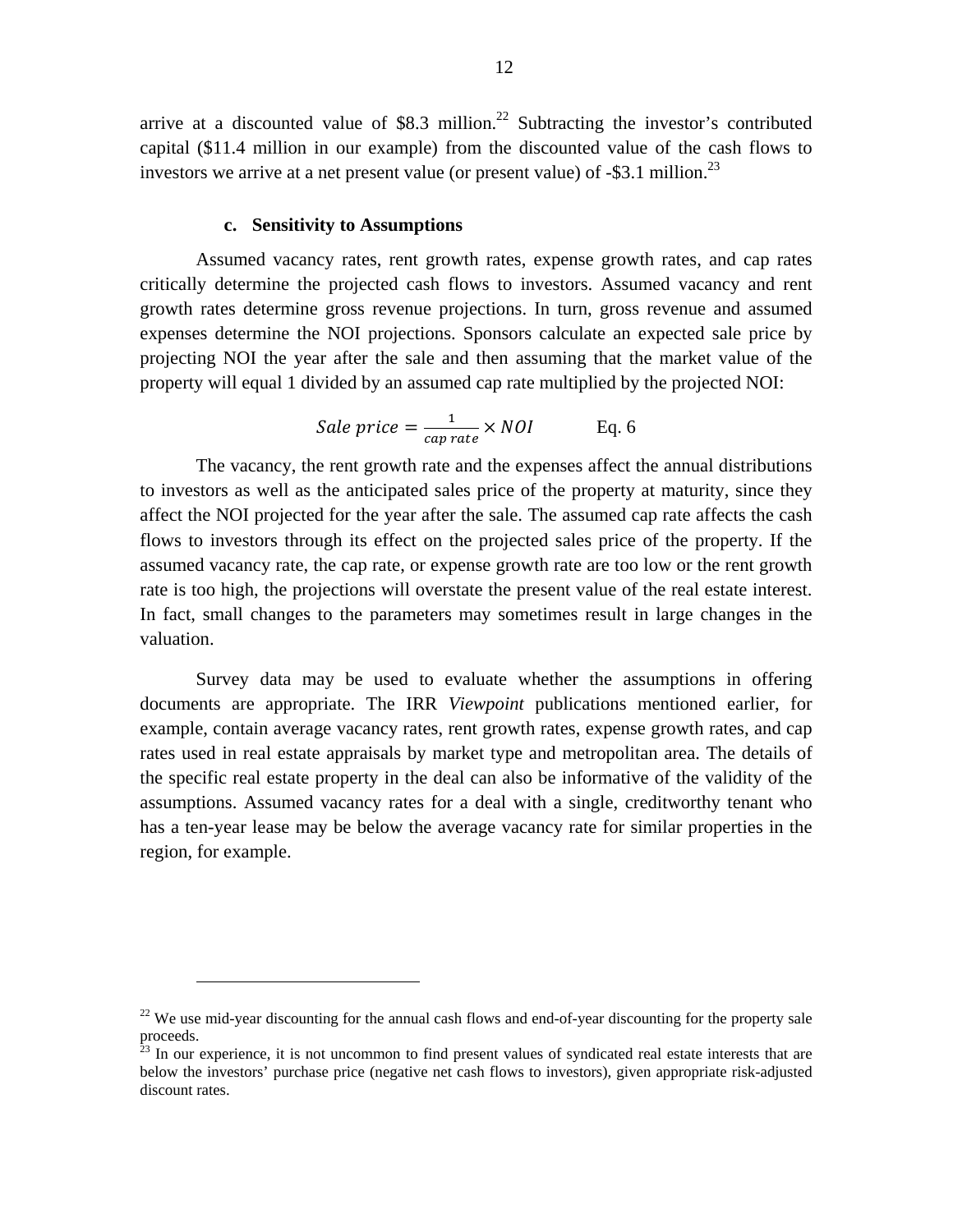#### **d. Valuation Discounts**

The fair market value of a syndicated real estate interest may be subject to discounts that are not controlled for in the discount rates derived in Section II. Because these investments are not publicly traded, it may be appropriate to apply an illiquidity discount (also called a discount for lack of marketability or DLOM) when determining their fair market value. Additionally, a discount for lack of control (DLOC) may also be appropriate since the investor does not have individual control over the property. For example, the Financial Industry Regulatory Authority (formerly NASD) warns brokers:

"TIC interests are illiquid securities. NASD is not aware of any secondary market for TIC interests. Moreover, the tenant-in-common form of ownership may require unanimous consent to sell a TIC interest. The subsequent sale of TIC interests may only be possible at a significant discount to the net asset value of the undivided interest in the real estate." $^{24}$ 

The quantification of the DLOC and DLOM is beyond the scope of this paper.<sup>25</sup> However, there are characteristics of syndicated real estate investments that would influence DLOC and DLOM discounts. For example, while many privately held enterprises require only a majority vote to make decisions about the sale, financing or transfer of the property, most TICs require unanimous approval of all interest holders. Hence, the existence of a single difficult or dissenting TIC interest holder could have a large impact on control issues and, all other things being equal, increase the discount for lack of control. As a second example of the unique features of a TIC, consider that syndicated TICs are often marketed as 1031 exchange vehicles. Thus, the prevalence of potential purchasers of a TIC interest may be a function of recent changes in property values. For example, in a declining property value environment, capital gain tax consequences for property sellers will also decline. The decline in adverse tax consequences decreases the relative attractiveness of a 1031 exchange and could decrease demand for syndicated TIC investments. This decreased demand for 1031 exchanges would be reflected in a greater discount for lack of marketability of a TIC interest.

Finally, other discounts aside from the DLOC and DLOM may apply. For example, the idiosyncratic risks of a given real estate syndication can play an important role in the valuation. Not all investors have a well-diversified portfolio. Some investors are individuals or trusts with a relatively modest net worth.<sup>26</sup> These investors may not be

1

 $24$  (NASD, Notice to Members 05-18).

 $^{25}$  Both the DLOM and the DLOC are discussed in detail in (Pratt 2009).

<sup>&</sup>lt;sup>26</sup> Private placement investors need to be "Accredited Investors" as defined by Rule 501 of Regulation D of the Securities Act of 1933. An individual investor must have an individual income in excess of \$200,000 or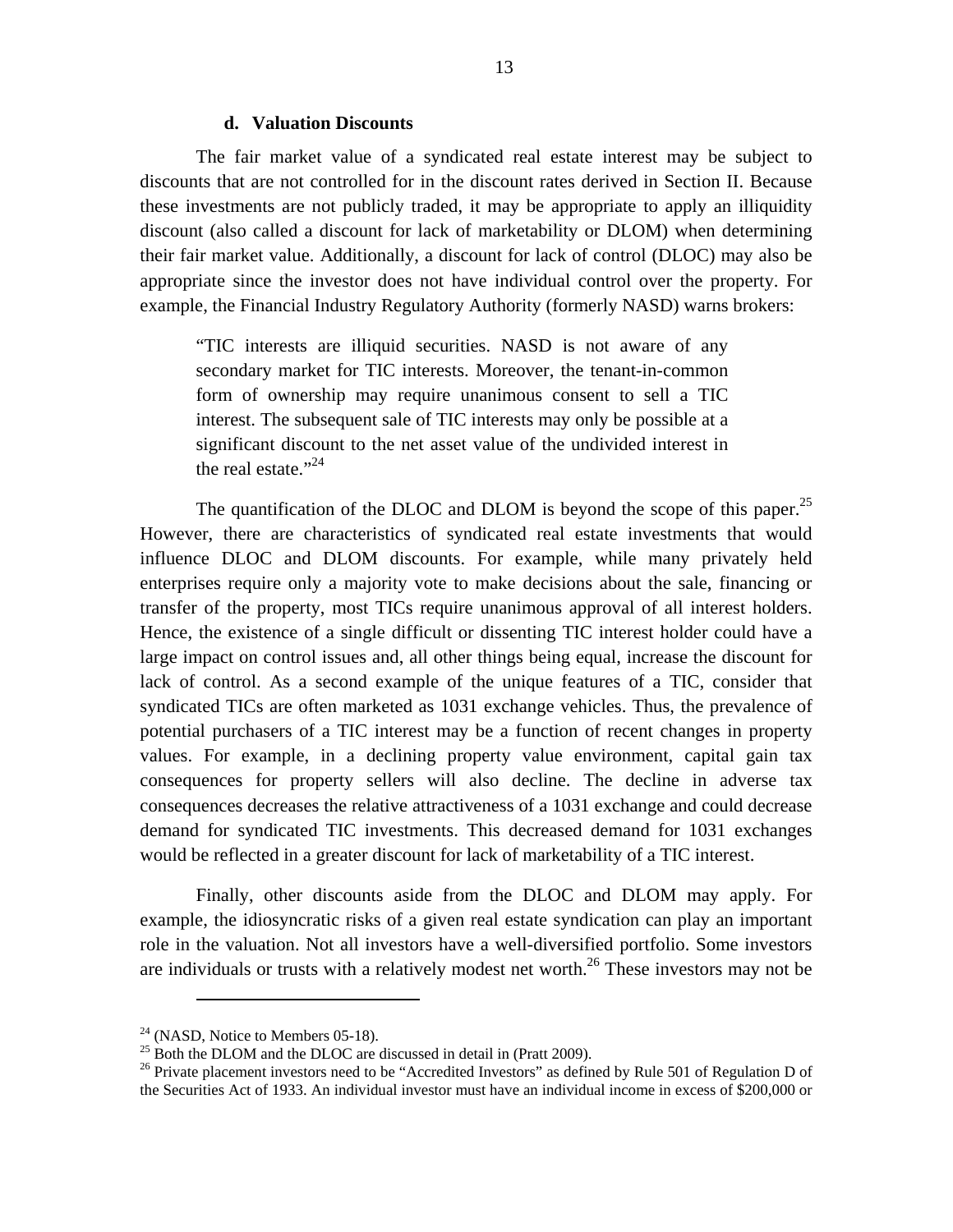allocated across the relevant asset classes and a considerable fraction of their net worth may be tied to their real estate investment. Such investors should require an added return for bearing a given real estate investment's idiosyncratic risks.27

## **IV. Conclusion**

Investors and their advisors will soon be exposed to a broad array of private placements commercial real estate investments. In this paper, we have illustrated the process of valuing an illiquid syndicated commercial real estate investment.

We use data on monthly returns for publicly traded REITs to derive discount rates for commercial real estate. In addition, we use survey data on unlevered cost of equity to obtain a second measure of the discount rate. We use the computed discount rates to calculate the present value of a syndicated real estate investment. We caution that the valuation of any real estate investment will be sensitive to the assumptions underlying the cash flow projections. Furthermore, we argue that our estimates of present value are likely to be an upper bound for the true present value of such an investment given that our model does not include any discount for lack of liquidity or lack of control. These two factors, among others, may increase the risk-adjusted discount rate of direct commercial real estate investment relative to that of publicly traded REITs.

### **V. References**

- Borden, B. T. 2009. "Open Tenancies-in-Common." *Seton Hall Law Review,* 39: 387- 445.
- Borden, B. T. and R. W. Wyatt. 2004. "Syndicated Tenancy-in-Common Arrangements: How Tax-Motivated Real Estate Transactions Raise Serious Nontax Issues." *Probate & Property* (September/October): 18-23.
- Brown, R. J. 2012. *Private Real Estate Investment: Data Analysis and Decision Making* (2nd ed.). Alpine, CA: IMOJIM, Inc.
- Connors, D. N. and M. L. Jackman. 2000. "The Cost of Equity Capital for REITs: An Examination of Three Asset-Pricing Models." Master's thesis, Massachusetts Institute of Technology.

a joint income with that person's spouse of over \$300,000 in each of the two most recent years and a reasonable expectation of reaching that level of income in the present year or a net worth of over \$1,000,000 at the time of the purchase.

<sup>&</sup>lt;sup>27</sup> See (Pratt and Grabowski 2010) and (Damodaran 2002) for a discussion. Damodaran suggests dividing the beta of the illiquid real estate investment by the correlation coefficient of the investor's portfolio with the market portfolio.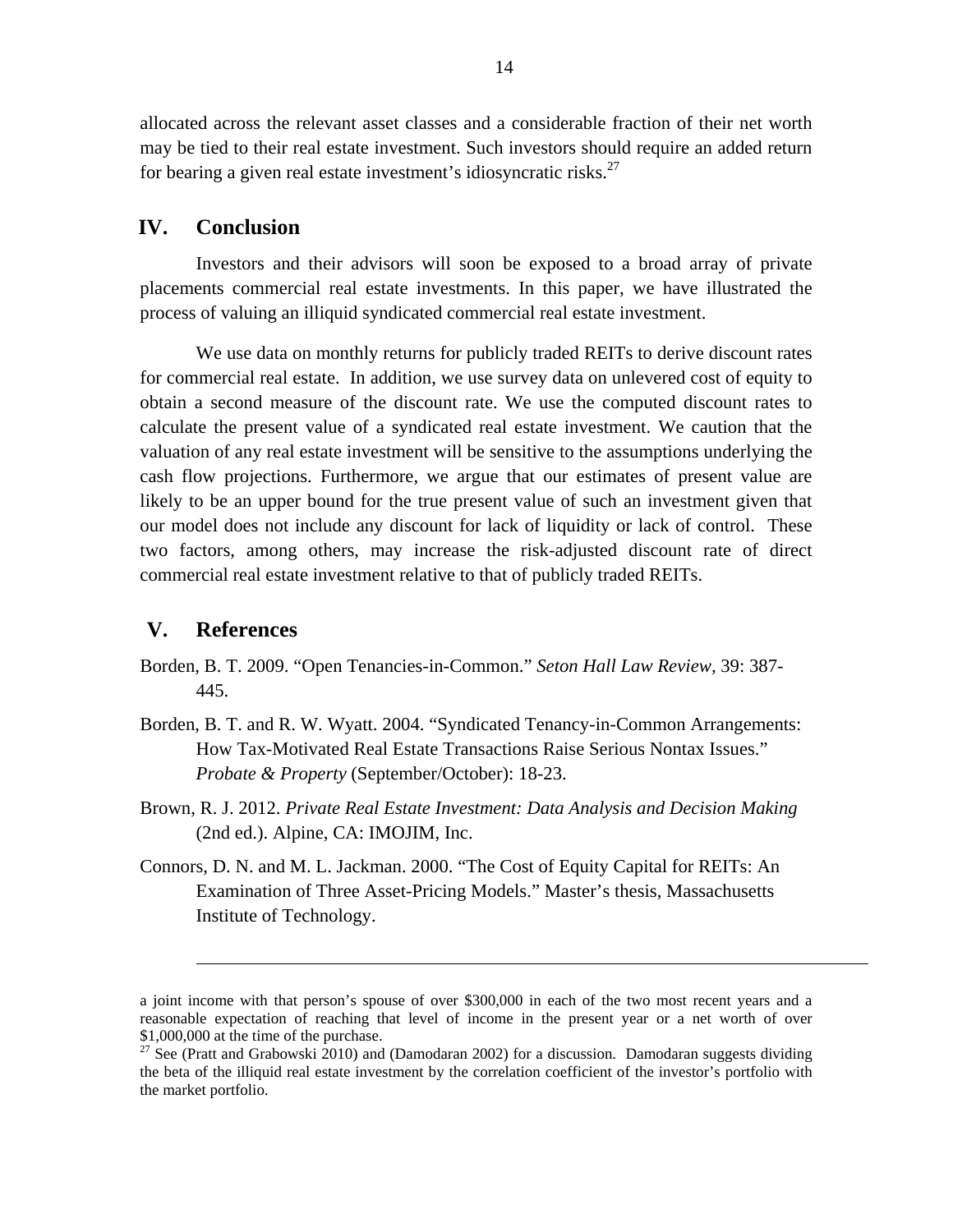- Corgel, J. B. and C. Djoganopoulos. 2000. "Equity REIT Beta Estimation." *Financial Analyst Journal* 56, No. 1 (January/February): 70-79.
- Cuff, T. F. 2002. "Hot Like-Kind Exchange Issues: Revenue Procedure 2002-22 and Section 1031 Exchanges Involving Tenancies-in-Common." ALI-ABA Course of Study Materials. Creative Tax Planning for Real Estate Transactions.
- Damodaran, A. 2002. *Investment Valuation* (2nd ed.). Hoboken, NJ: John Wiley and Sons.
- FINRA. 2005. "Notice to Members 05-18: Private Placements of Tenants-in-Common Interests." Retrieved from http://www.finra.org/Industry/Regulation/Notices/ 2005/p013456,
- Florance, A., N. Miller, J. Spivey and R. Peng. 2010. "Slicing, Dicing and Scoping the Size of the U.S. Commercial Real Estate Market." Working Paper, University of San Diego, (April). Retrieved from http://www.sandiego.edu/business/documents/sizeofthemarketdraftApril26.pdf.
- Gyourko, J. and E. Nelling. 1996. "Systematic Risk and Diversification in the Equity REIT Market." *Real Estate Economics* 24, No. 4 (December): 493-515.
- Ibbotson. 2011. *Stocks, Bonds, Bills, and Inflation Valuation Yearbook*. Chicago, Il: Morningstar.
- Krabacher, B. J. 2004. "Tenancy-in-Common: Financing and Legal Issues." *The Colorado Lawyer* 33, No. 6 (June): 89-96.
- Ling, D. C. and M. Petrova. 2008. "Avoiding Taxes at Any Cost: The Economics of Tax-Deferred Real Estate Exchanges." *Journal of Real Estate Finance and Economics* 36: 367-404.
- Lopez, L. E. 2007. "A Matter of Semantics: Should Tenancies-in-Common be Treated as Securities or Real Estate Interests?" *Journal of Business & Securities Law* 8 (Fall): 1-22.
- Pederson, A. R. 2005. "The Rejuvination of the Tenancy-in-Common Form for Like-Kind Exchanges and its Impact on Lenders." *Annual Review of Banking & - Financial Law* 24: 467-486.
- Pratt, S. P. 2009. *Business Valuation Discounts and Premiums* (2<sup>nd</sup> ed.). Hoboken, NJ: John Wiley & Sons.
- Pratt, S. P. and R. J. Grabowski. 2010. *Cost of Capital: Applications and Examples* (4th ed.). Hoboken, NJ: John Wiley & Sons.
- Rich, D. 2010. "Betting the Farm: The TIC Turf War and Why TICs Constitute Investment Contracts Under Federal Securities Laws." *William & Mary Business Law Review* 1, No. 2: 451-487.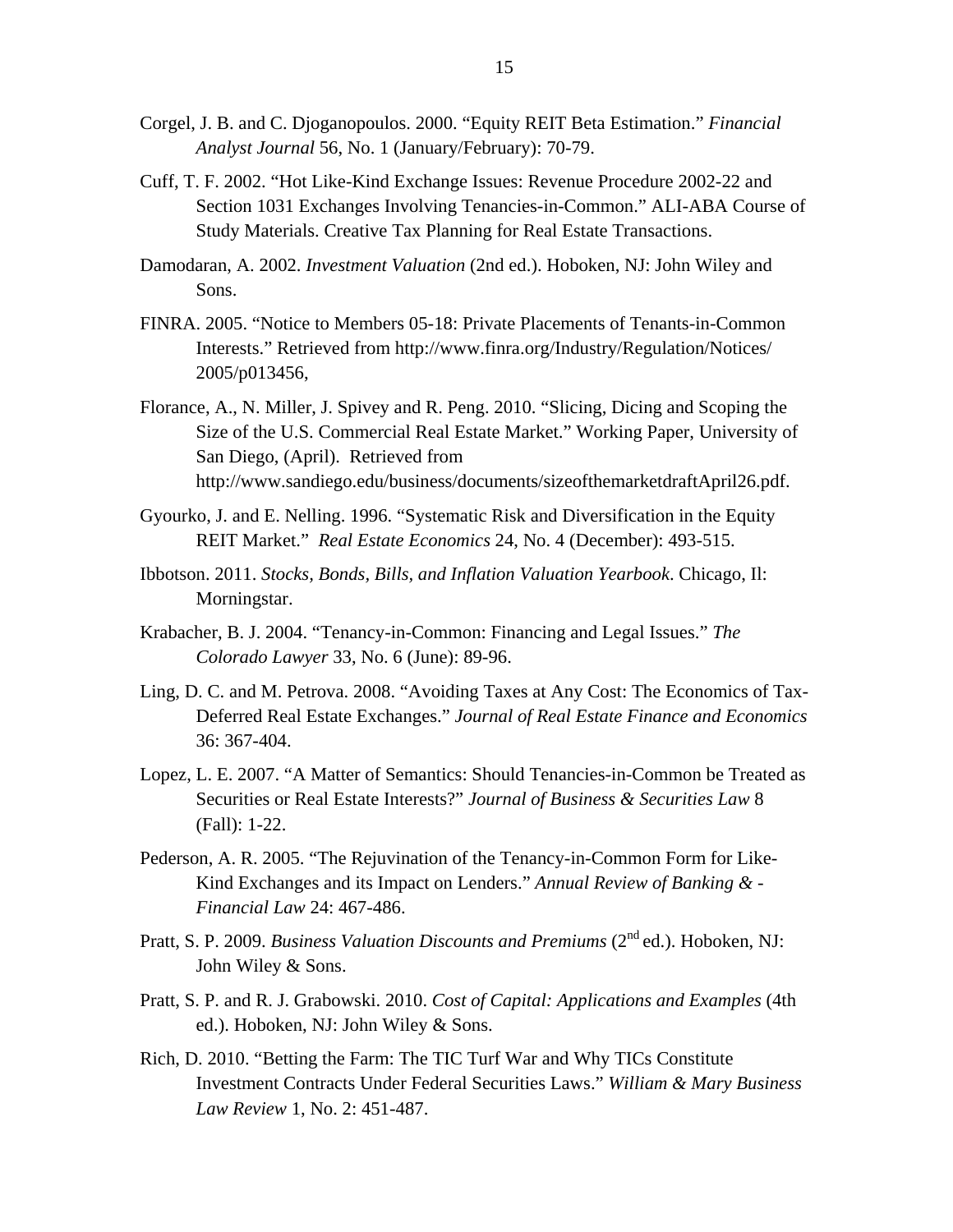- Updike, B. 2007. "Exploring the Frontier of Non-Traditional Real Estate Investments: A Closer Look at 1031 Tenancy-in-Common Arrangements." *Creighton Law Review* (February) 40: 271-342.
- Whitman, E. A. 2007. "A 'TIC'ing Time Bomb: Rule 506 Meets Section 1031." *Fordham Journal of Corporate & Financial Law* 12: 121-165.